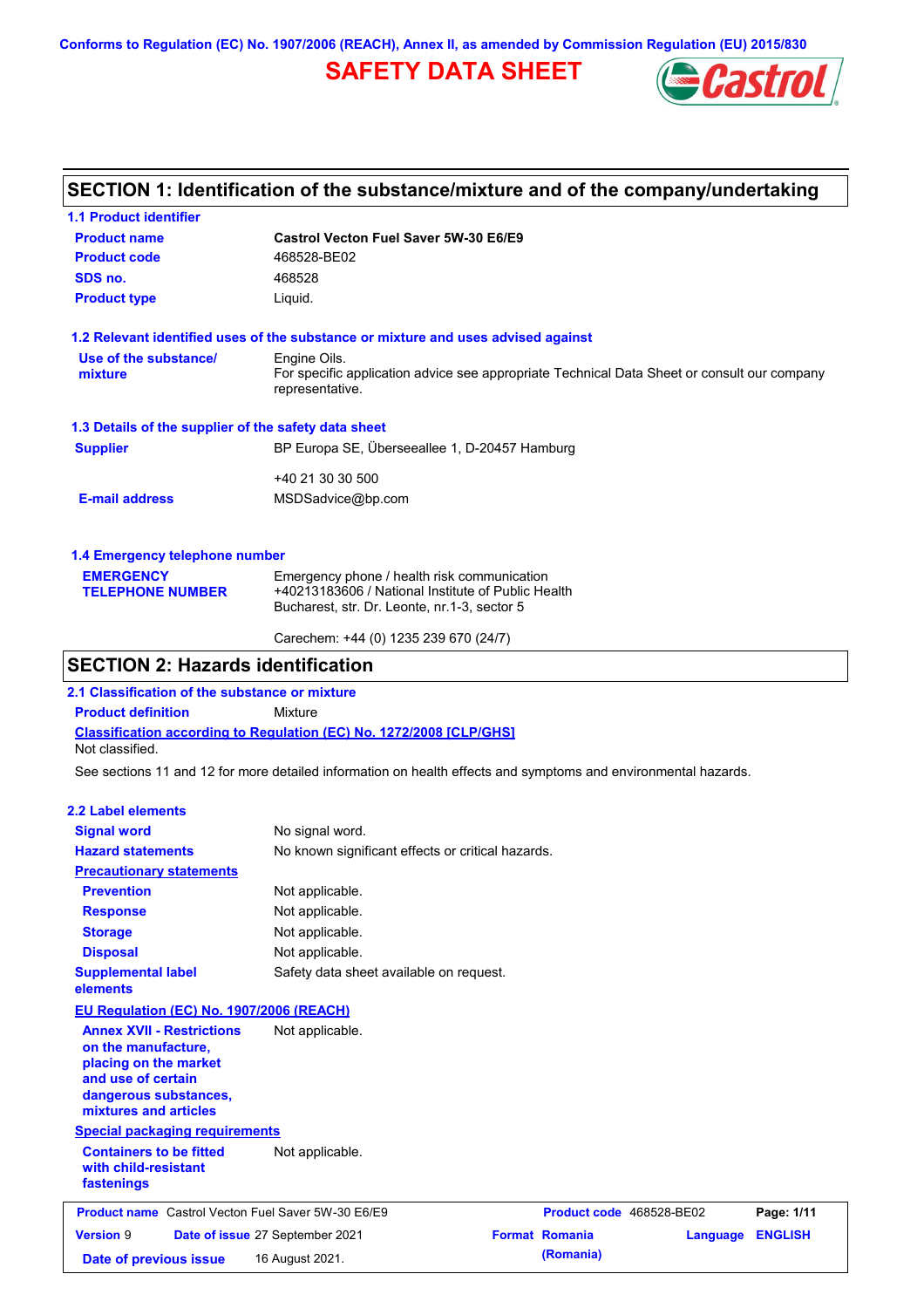# **SECTION 2: Hazards identification**

| <b>Tactile warning of danger</b>                                                                                         | Not applicable.                                                                                                                                                                                                          |
|--------------------------------------------------------------------------------------------------------------------------|--------------------------------------------------------------------------------------------------------------------------------------------------------------------------------------------------------------------------|
| 2.3 Other hazards                                                                                                        |                                                                                                                                                                                                                          |
| <b>Results of PBT and vPvB</b><br>assessment                                                                             | Product does not meet the criteria for PBT or vPvB according to Regulation (EC) No. 1907/2006,<br>Annex XIII.                                                                                                            |
| <b>Product meets the criteria</b><br>for PBT or vPvB according<br>to Regulation (EC) No.<br><b>1907/2006, Annex XIII</b> | This mixture does not contain any substances that are assessed to be a PBT or a vPvB.                                                                                                                                    |
| Other hazards which do<br>not result in classification                                                                   | Defatting to the skin.<br>USED ENGINE OILS<br>Used engine oil may contain hazardous components which have the potential to cause skin<br>cancer.<br>See Toxicological Information, section 11 of this Safety Data Sheet. |

## **SECTION 3: Composition/information on ingredients**

| <b>3.2 Mixtures</b>                                           |                                                                                                             |               |                                               |             |
|---------------------------------------------------------------|-------------------------------------------------------------------------------------------------------------|---------------|-----------------------------------------------|-------------|
| <b>Product definition</b>                                     | Mixture                                                                                                     |               |                                               |             |
|                                                               | 所ghly refined base oil (IP 346 DMSO extract < 3%). Synthetic base stock. Proprietary performance additives. |               |                                               |             |
| <b>Product/ingredient</b><br>name                             | <b>Identifiers</b>                                                                                          | $\frac{9}{6}$ | <b>Regulation (EC) No.</b><br>1272/2008 [CLP] | <b>Type</b> |
| Distillates (petroleum), hydrotreated<br>heavy paraffinic     | REACH #: 01-2119484627-25 ≥25 - ≤50<br>EC: 265-157-1<br>CAS: 64742-54-7<br>Index: 649-467-00-8              |               | Asp. Tox. 1, H304                             | [1] [2]     |
| Distillates (petroleum), hydrotreated<br>heavy paraffinic     | REACH #: 01-2119484627-25<br>EC: 265-157-1<br>CAS: 64742-54-7<br>Index: 649-467-00-8                        | ≤10           | Not classified.                               | $[2]$       |
| Distillates (petroleum), solvent-<br>dewaxed heavy paraffinic | REACH #: 01-2119471299-27<br>EC: 265-169-7<br>CAS: 64742-65-0<br>Index: 649-474-00-6                        | ו≥ ≤          | Asp. Tox. 1, H304                             | [1] [2]     |
| Distillates (petroleum), hydrotreated<br>light paraffinic     | REACH #: 01-2119487077-29<br>EC: 265-158-7<br>CAS: 64742-55-8<br>Index: 649-468-00-3                        | ו≥ _          | Asp. Tox. 1, H304                             | [1] [2]     |
| Distillates (petroleum), solvent-<br>dewaxed light paraffinic | REACH #: 01-2119480132-48<br>EC: 265-159-2<br>CAS: 64742-56-9<br>Index: 649-469-00-9                        | -≤3           | Asp. Tox. 1, H304                             | [1] [2]     |

#### **See Section 16 for the full text of the H statements declared above.**

#### **Type**

[1] Substance classified with a health or environmental hazard

[2] Substance with a workplace exposure limit

[3] Substance meets the criteria for PBT according to Regulation (EC) No. 1907/2006, Annex XIII

[4] Substance meets the criteria for vPvB according to Regulation (EC) No. 1907/2006, Annex XIII

[5] Substance of equivalent concern

[6] Additional disclosure due to company policy Occupational exposure limits, if available, are listed in Section 8.

## **SECTION 4: First aid measures**

| <b>4.1 Description of first aid measures</b>              |                                                                                                                                                                                                                                         |                                 |          |                |
|-----------------------------------------------------------|-----------------------------------------------------------------------------------------------------------------------------------------------------------------------------------------------------------------------------------------|---------------------------------|----------|----------------|
| Eye contact                                               | In case of contact, immediately flush eyes with plenty of water for at least 15 minutes. Eyelids<br>should be held away from the eyeball to ensure thorough rinsing. Check for and remove any<br>contact lenses. Get medical attention. |                                 |          |                |
| <b>Skin contact</b>                                       | Wash skin thoroughly with soap and water or use recognised skin cleanser. Remove<br>contaminated clothing and shoes. Wash clothing before reuse. Clean shoes thoroughly before<br>reuse. Get medical attention if irritation develops.  |                                 |          |                |
|                                                           |                                                                                                                                                                                                                                         |                                 |          |                |
| <b>Inhalation</b>                                         | If inhaled, remove to fresh air. Get medical attention if symptoms occur.                                                                                                                                                               |                                 |          |                |
| <b>Product name</b> Castrol Vecton Fuel Saver 5W-30 E6/E9 |                                                                                                                                                                                                                                         | <b>Product code</b> 468528-BE02 |          | Page: 2/11     |
| <b>Version 9</b>                                          | Date of issue 27 September 2021                                                                                                                                                                                                         | <b>Format Romania</b>           | Language | <b>ENGLISH</b> |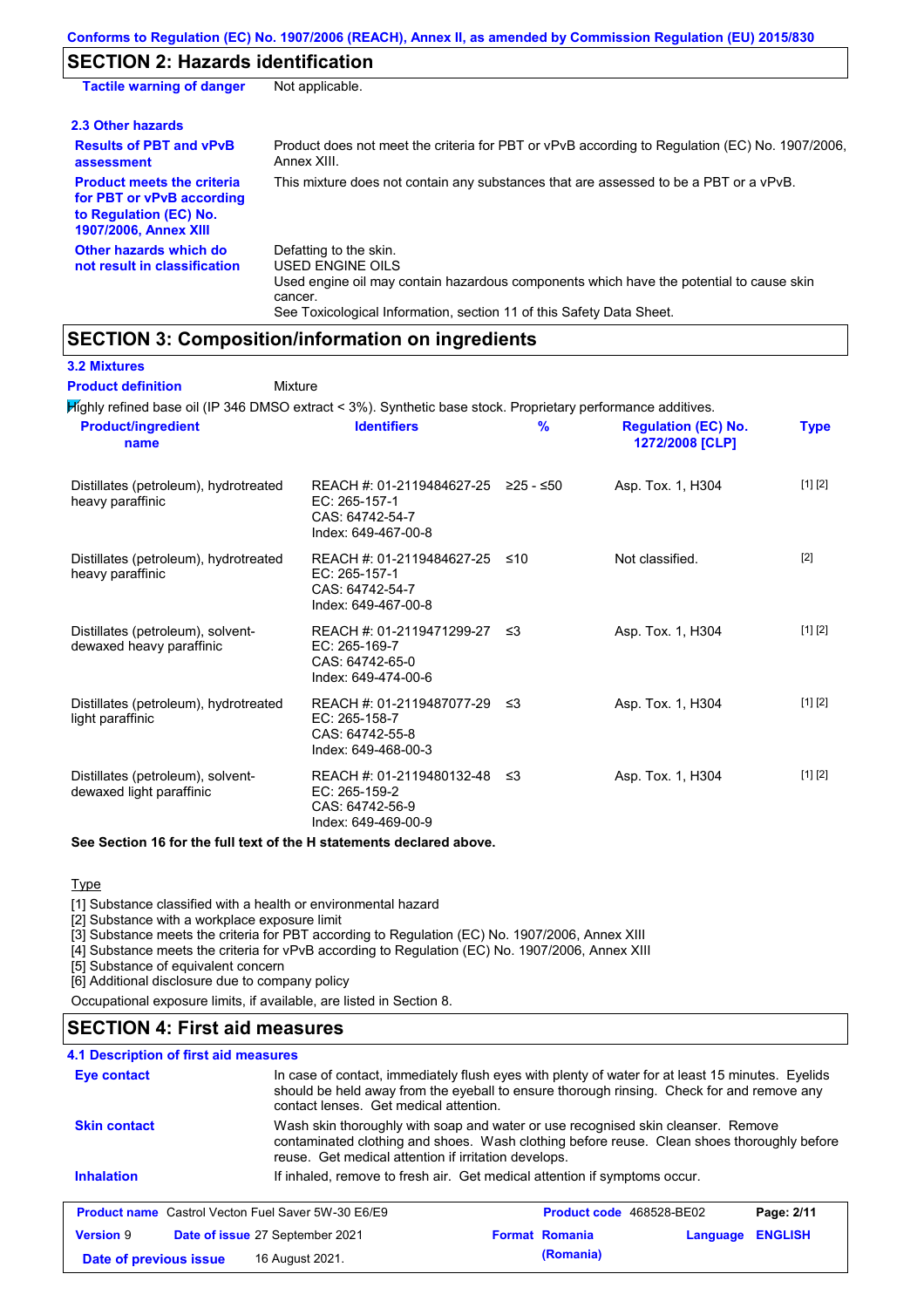#### **Conforms to Regulation (EC) No. 1907/2006 (REACH), Annex II, as amended by Commission Regulation (EU) 2015/830**

# **SECTION 4: First aid measures**

| SECTION 4. FIISLAID MEASURES          |                                                                                                                   |  |
|---------------------------------------|-------------------------------------------------------------------------------------------------------------------|--|
| <b>Ingestion</b>                      | Do not induce vomiting unless directed to do so by medical personnel. Get medical attention if<br>symptoms occur. |  |
| <b>Protection of first-aiders</b>     | No action shall be taken involving any personal risk or without suitable training.                                |  |
|                                       | 4.2 Most important symptoms and effects, both acute and delayed                                                   |  |
|                                       | See Section 11 for more detailed information on health effects and symptoms.                                      |  |
| <b>Potential acute health effects</b> |                                                                                                                   |  |
| <b>Inhalation</b>                     | Vapour inhalation under ambient conditions is not normally a problem due to low vapour<br>pressure.               |  |
| Ingestion                             | No known significant effects or critical hazards.                                                                 |  |
| <b>Skin contact</b>                   | Defatting to the skin. May cause skin dryness and irritation.                                                     |  |
| Eye contact                           | No known significant effects or critical hazards.                                                                 |  |
|                                       | Delayed and immediate effects as well as chronic effects from short and long-term exposure                        |  |
| <b>Inhalation</b>                     | Overexposure to the inhalation of airborne droplets or aerosols may cause irritation of the<br>respiratory tract. |  |
| <b>Ingestion</b>                      | Ingestion of large quantities may cause nausea and diarrhoea.                                                     |  |
| <b>Skin contact</b>                   | Prolonged or repeated contact can defat the skin and lead to irritation and/or dermatitis.                        |  |
| <b>Eye contact</b>                    | Potential risk of transient stinging or redness if accidental eye contact occurs.                                 |  |

#### **4.3 Indication of any immediate medical attention and special treatment needed**

| <b>Notes to physician</b> |  | Treatment should in general be symptomatic and directed to relieving any effects. |
|---------------------------|--|-----------------------------------------------------------------------------------|
|                           |  |                                                                                   |

## **SECTION 5: Firefighting measures**

| 5.1 Extinguishing media                                   |                                                                                                                                                                                                                                                                                                                                                                   |
|-----------------------------------------------------------|-------------------------------------------------------------------------------------------------------------------------------------------------------------------------------------------------------------------------------------------------------------------------------------------------------------------------------------------------------------------|
| <b>Suitable extinguishing</b><br>media                    | In case of fire, use foam, dry chemical or carbon dioxide extinguisher or spray.                                                                                                                                                                                                                                                                                  |
| <b>Unsuitable extinguishing</b><br>media                  | Do not use water jet. The use of a water jet may cause the fire to spread by splashing the<br>burning product.                                                                                                                                                                                                                                                    |
| 5.2 Special hazards arising from the substance or mixture |                                                                                                                                                                                                                                                                                                                                                                   |
| <b>Hazards from the</b><br>substance or mixture           | In a fire or if heated, a pressure increase will occur and the container may burst.                                                                                                                                                                                                                                                                               |
| <b>Hazardous combustion</b><br>products                   | Combustion products may include the following:<br>carbon oxides (CO, CO <sub>2</sub> ) (carbon monoxide, carbon dioxide)                                                                                                                                                                                                                                          |
| 5.3 Advice for firefighters                               |                                                                                                                                                                                                                                                                                                                                                                   |
| <b>Special precautions for</b><br>fire-fighters           | No action shall be taken involving any personal risk or without suitable training. Promptly<br>isolate the scene by removing all persons from the vicinity of the incident if there is a fire.                                                                                                                                                                    |
| <b>Special protective</b><br>equipment for fire-fighters  | Fire-fighters should wear appropriate protective equipment and self-contained breathing<br>apparatus (SCBA) with a full face-piece operated in positive pressure mode. Clothing for fire-<br>fighters (including helmets, protective boots and gloves) conforming to European standard EN<br>469 will provide a basic level of protection for chemical incidents. |

### **SECTION 6: Accidental release measures**

#### **6.2 Environmental precautions** Avoid dispersal of spilt material and runoff and contact with soil, waterways, drains and sewers. Inform the relevant authorities if the product has caused environmental pollution (sewers, waterways, soil or air). **6.1 Personal precautions, protective equipment and emergency procedures For non-emergency personnel For emergency responders** No action shall be taken involving any personal risk or without suitable training. Evacuate surrounding areas. Keep unnecessary and unprotected personnel from entering. Do not touch or walk through spilt material. Floors may be slippery; use care to avoid falling. Put on appropriate personal protective equipment. If specialised clothing is required to deal with the spillage, take note of any information in Section 8 on suitable and unsuitable materials. See also the information in "For nonemergency personnel".

#### **6.3 Methods and material for containment and cleaning up**

|                        | <b>Product name</b> Castrol Vecton Fuel Saver 5W-30 E6/E9 | <b>Product code</b> 468528-BE02 |                         | Page: 3/11 |
|------------------------|-----------------------------------------------------------|---------------------------------|-------------------------|------------|
| <b>Version 9</b>       | Date of issue 27 September 2021                           | <b>Format Romania</b>           | <b>Language ENGLISH</b> |            |
| Date of previous issue | 16 August 2021.                                           | (Romania)                       |                         |            |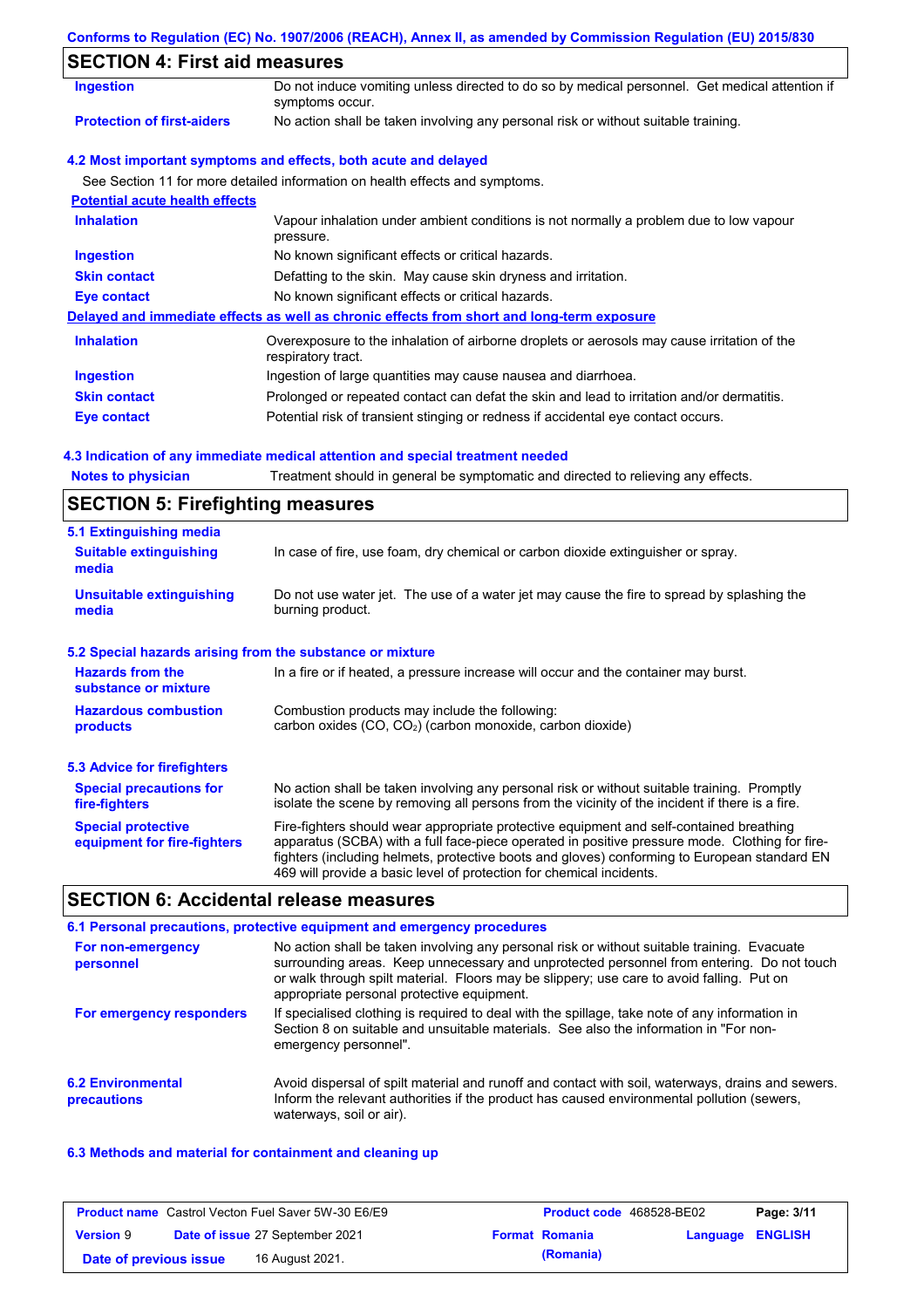# **SECTION 6: Accidental release measures**

| <b>Small spill</b>                        | Stop leak if without risk. Move containers from spill area. Absorb with an inert material and<br>place in an appropriate waste disposal container. Dispose of via a licensed waste disposal<br>contractor.                                                                                                                                                                                     |
|-------------------------------------------|------------------------------------------------------------------------------------------------------------------------------------------------------------------------------------------------------------------------------------------------------------------------------------------------------------------------------------------------------------------------------------------------|
| Large spill                               | Stop leak if without risk. Move containers from spill area. Prevent entry into sewers, water<br>courses, basements or confined areas. Contain and collect spillage with non-combustible,<br>absorbent material e.g. sand, earth, vermiculite or diatomaceous earth and place in container<br>for disposal according to local regulations. Dispose of via a licensed waste disposal contractor. |
| 6.4 Reference to other<br><b>sections</b> | See Section 1 for emergency contact information.<br>See Section 5 for firefighting measures.<br>See Section 8 for information on appropriate personal protective equipment.<br>See Section 12 for environmental precautions.<br>See Section 13 for additional waste treatment information.                                                                                                     |

# **SECTION 7: Handling and storage**

| 7.1 Precautions for safe handling                                                    |                                                                                                                                                                                                                                                                                                                                                                                                                                                                                          |
|--------------------------------------------------------------------------------------|------------------------------------------------------------------------------------------------------------------------------------------------------------------------------------------------------------------------------------------------------------------------------------------------------------------------------------------------------------------------------------------------------------------------------------------------------------------------------------------|
| <b>Protective measures</b>                                                           | Put on appropriate personal protective equipment.                                                                                                                                                                                                                                                                                                                                                                                                                                        |
| <b>Advice on general</b><br>occupational hygiene                                     | Eating, drinking and smoking should be prohibited in areas where this material is handled.<br>stored and processed. Wash thoroughly after handling. Remove contaminated clothing and<br>protective equipment before entering eating areas. See also Section 8 for additional<br>information on hygiene measures.                                                                                                                                                                         |
| <b>7.2 Conditions for safe</b><br>storage, including any<br><i>incompatibilities</i> | Store in accordance with local requiations. Store in a dry, cool and well-ventilated area, away<br>from incompatible materials (see Section 10). Keep away from heat and direct sunlight. Keep<br>container tightly closed and sealed until ready for use. Containers that have been opened must<br>be carefully resealed and kept upright to prevent leakage. Store and use only in equipment/<br>containers designed for use with this product. Do not store in unlabelled containers. |
| <b>Not suitable</b>                                                                  | Prolonged exposure to elevated temperature                                                                                                                                                                                                                                                                                                                                                                                                                                               |
| 7.3 Specific end use(s)                                                              |                                                                                                                                                                                                                                                                                                                                                                                                                                                                                          |
| <b>Recommendations</b>                                                               | See section 1.2 and Exposure scenarios in annex, if applicable.                                                                                                                                                                                                                                                                                                                                                                                                                          |

## **SECTION 8: Exposure controls/personal protection**

| <b>Occupational exposure limits</b>                          | No exposure limit value known.                                         |
|--------------------------------------------------------------|------------------------------------------------------------------------|
| <b>Product/ingredient name</b>                               | <b>Exposure limit values</b>                                           |
| Distillates (petroleum), hydrotreated heavy paraffinic       | HG 1218/2006 with subsequent modifications and additions<br>(Romania). |
|                                                              | VLA: 5 mg/m <sup>3</sup> 8 hours. Issued/Revised: 10/2006              |
|                                                              | Short term: 10 mg/m <sup>3</sup> 15 minutes. Issued/Revised: 10/2006   |
| Distillates (petroleum), hydrotreated heavy paraffinic       | HG 1218/2006 with subsequent modifications and additions<br>(Romania). |
|                                                              | VLA: 5 mg/m <sup>3</sup> 8 hours. Issued/Revised: 10/2006              |
|                                                              | Short term: 10 mg/m <sup>3</sup> 15 minutes. Issued/Revised: 10/2006   |
| Distillates (petroleum), solvent-dewaxed heavy<br>paraffinic | HG 1218/2006 with subsequent modifications and additions<br>(Romania). |
|                                                              | VLA: 5 mg/m <sup>3</sup> 8 hours. Issued/Revised: 10/2006              |
|                                                              | Short term: 10 mg/m <sup>3</sup> 15 minutes. Issued/Revised: 10/2006   |
| Distillates (petroleum), hydrotreated light paraffinic       | HG 1218/2006 with subsequent modifications and additions<br>(Romania). |
|                                                              | VLA: 5 mg/m <sup>3</sup> 8 hours. Issued/Revised: 10/2006              |
|                                                              | Short term: 10 mg/m <sup>3</sup> 15 minutes. Issued/Revised: 10/2006   |
| Distillates (petroleum), solvent-dewaxed light<br>paraffinic | HG 1218/2006 with subsequent modifications and additions<br>(Romania). |
|                                                              | VLA: 5 mg/m <sup>3</sup> 8 hours. Issued/Revised: 10/2006              |
|                                                              | Short term: 10 mg/m <sup>3</sup> 15 minutes. Issued/Revised: 10/2006   |

vapour or dust produced. Therefore, the specific OELs may not be applicable to the product as a whole and are provided for guidance only.

| <b>Product name</b> Castrol Vecton Fuel Saver 5W-30 E6/E9 |  | Product code 468528-BE02        |                       | Page: 4/11              |  |
|-----------------------------------------------------------|--|---------------------------------|-----------------------|-------------------------|--|
| <b>Version 9</b>                                          |  | Date of issue 27 September 2021 | <b>Format Romania</b> | <b>Language ENGLISH</b> |  |
| Date of previous issue                                    |  | 16 August 2021.                 | (Romania)             |                         |  |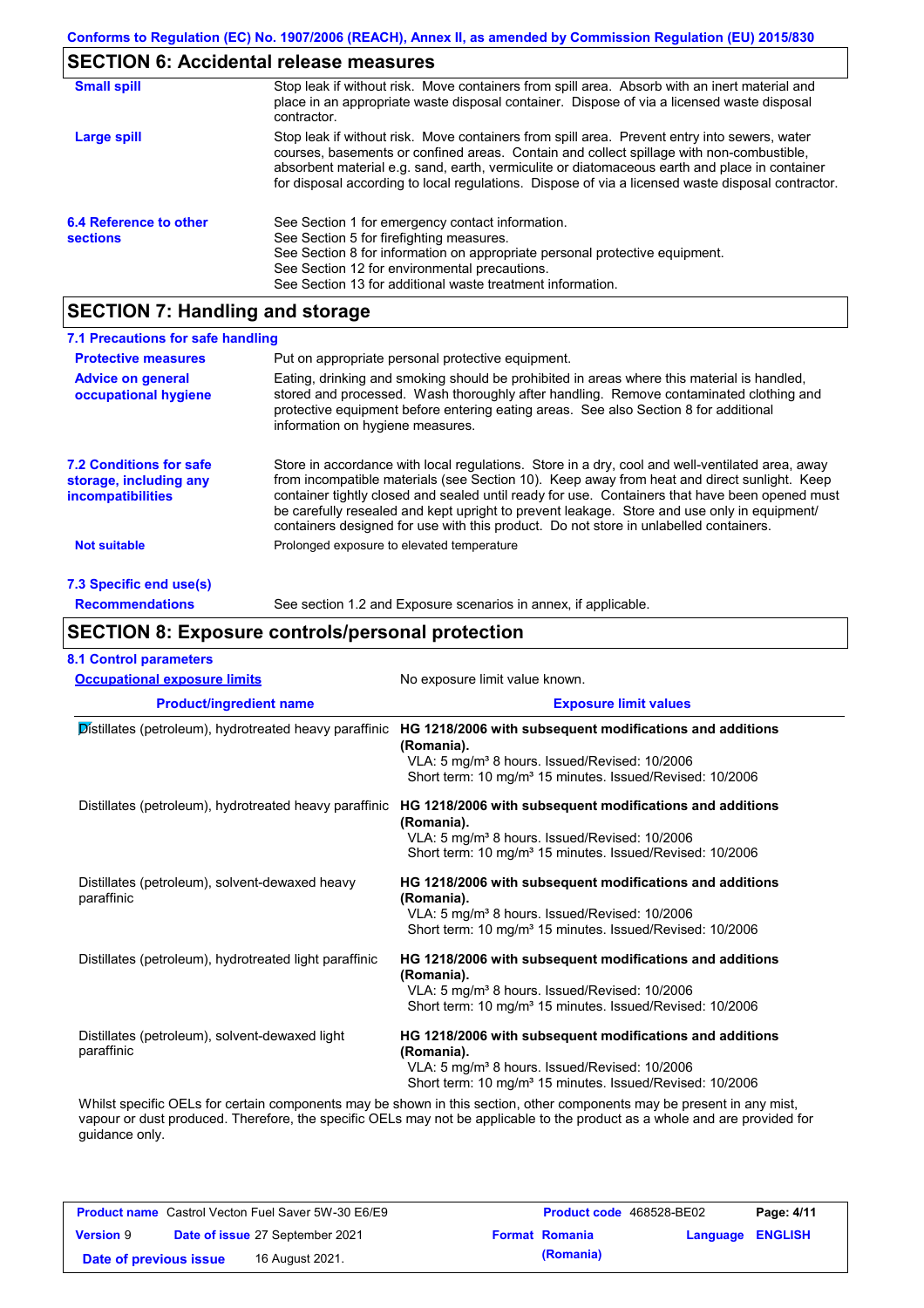# **SECTION 8: Exposure controls/personal protection**

| <b>Recommended monitoring</b><br>procedures                    |                                                           | If this product contains ingredients with exposure limits, personal, workplace atmosphere or<br>biological monitoring may be required to determine the effectiveness of the ventilation or other<br>control measures and/or the necessity to use respiratory protective equipment. Reference<br>should be made to monitoring standards, such as the following: European Standard EN 689<br>(Workplace atmospheres - Guidance for the assessment of exposure by inhalation to chemical<br>agents for comparison with limit values and measurement strategy) European Standard EN<br>14042 (Workplace atmospheres - Guide for the application and use of procedures for the<br>assessment of exposure to chemical and biological agents) European Standard EN 482<br>(Workplace atmospheres - General requirements for the performance of procedures for the<br>measurement of chemical agents) Reference to national guidance documents for methods for<br>the determination of hazardous substances will also be required. |                  |            |
|----------------------------------------------------------------|-----------------------------------------------------------|----------------------------------------------------------------------------------------------------------------------------------------------------------------------------------------------------------------------------------------------------------------------------------------------------------------------------------------------------------------------------------------------------------------------------------------------------------------------------------------------------------------------------------------------------------------------------------------------------------------------------------------------------------------------------------------------------------------------------------------------------------------------------------------------------------------------------------------------------------------------------------------------------------------------------------------------------------------------------------------------------------------------------|------------------|------------|
| <b>Derived No Effect Level</b><br>No DNELs/DMELs available.    |                                                           |                                                                                                                                                                                                                                                                                                                                                                                                                                                                                                                                                                                                                                                                                                                                                                                                                                                                                                                                                                                                                            |                  |            |
| <b>Predicted No Effect Concentration</b><br>No PNECs available |                                                           |                                                                                                                                                                                                                                                                                                                                                                                                                                                                                                                                                                                                                                                                                                                                                                                                                                                                                                                                                                                                                            |                  |            |
| <b>8.2 Exposure controls</b>                                   |                                                           |                                                                                                                                                                                                                                                                                                                                                                                                                                                                                                                                                                                                                                                                                                                                                                                                                                                                                                                                                                                                                            |                  |            |
| <b>Appropriate engineering</b><br><b>controls</b>              | kept in good condition and properly maintained.           | Provide exhaust ventilation or other engineering controls to keep the relevant airborne<br>concentrations below their respective occupational exposure limits.<br>All activities involving chemicals should be assessed for their risks to health, to ensure<br>exposures are adequately controlled. Personal protective equipment should only be considered<br>after other forms of control measures (e.g. engineering controls) have been suitably evaluated.<br>Personal protective equipment should conform to appropriate standards, be suitable for use, be<br>Your supplier of personal protective equipment should be consulted for advice on selection and<br>appropriate standards. For further information contact your national organisation for standards.<br>The final choice of protective equipment will depend upon a risk assessment. It is important to<br>ensure that all items of personal protective equipment are compatible.                                                                       |                  |            |
| <b>Individual protection measures</b>                          |                                                           |                                                                                                                                                                                                                                                                                                                                                                                                                                                                                                                                                                                                                                                                                                                                                                                                                                                                                                                                                                                                                            |                  |            |
| <b>Hygiene measures</b>                                        |                                                           | Wash hands, forearms and face thoroughly after handling chemical products, before eating,<br>smoking and using the lavatory and at the end of the working period. Ensure that eyewash<br>stations and safety showers are close to the workstation location.                                                                                                                                                                                                                                                                                                                                                                                                                                                                                                                                                                                                                                                                                                                                                                |                  |            |
| <b>Respiratory protection</b>                                  | of the working conditions.                                | In case of insufficient ventilation, wear suitable respiratory equipment.<br>The correct choice of respiratory protection depends upon the chemicals being handled, the<br>conditions of work and use, and the condition of the respiratory equipment. Safety procedures<br>should be developed for each intended application. Respiratory protection equipment should<br>therefore be chosen in consultation with the supplier/manufacturer and with a full assessment                                                                                                                                                                                                                                                                                                                                                                                                                                                                                                                                                    |                  |            |
| <b>Eye/face protection</b><br><b>Skin protection</b>           | Safety glasses with side shields.                         |                                                                                                                                                                                                                                                                                                                                                                                                                                                                                                                                                                                                                                                                                                                                                                                                                                                                                                                                                                                                                            |                  |            |
| <b>Hand protection</b>                                         | <b>General Information:</b>                               |                                                                                                                                                                                                                                                                                                                                                                                                                                                                                                                                                                                                                                                                                                                                                                                                                                                                                                                                                                                                                            |                  |            |
|                                                                |                                                           | Because specific work environments and material handling practices vary, safety procedures<br>should be developed for each intended application. The correct choice of protective gloves<br>depends upon the chemicals being handled, and the conditions of work and use. Most gloves<br>provide protection for only a limited time before they must be discarded and replaced (even the<br>best chemically resistant gloves will break down after repeated chemical exposures).                                                                                                                                                                                                                                                                                                                                                                                                                                                                                                                                           |                  |            |
|                                                                | a full assessment of the working conditions.              | Gloves should be chosen in consultation with the supplier / manufacturer and taking account of                                                                                                                                                                                                                                                                                                                                                                                                                                                                                                                                                                                                                                                                                                                                                                                                                                                                                                                             |                  |            |
|                                                                | Recommended: Nitrile gloves.<br><b>Breakthrough time:</b> |                                                                                                                                                                                                                                                                                                                                                                                                                                                                                                                                                                                                                                                                                                                                                                                                                                                                                                                                                                                                                            |                  |            |
|                                                                |                                                           | Breakthrough time data are generated by glove manufacturers under laboratory test conditions<br>and represent how long a glove can be expected to provide effective permeation resistance. It<br>is important when following breakthrough time recommendations that actual workplace<br>conditions are taken into account. Always consult with your glove supplier for up-to-date<br>technical information on breakthrough times for the recommended glove type.<br>Our recommendations on the selection of gloves are as follows:                                                                                                                                                                                                                                                                                                                                                                                                                                                                                         |                  |            |
|                                                                | Continuous contact:                                       |                                                                                                                                                                                                                                                                                                                                                                                                                                                                                                                                                                                                                                                                                                                                                                                                                                                                                                                                                                                                                            |                  |            |
|                                                                | can be obtained.                                          | Gloves with a minimum breakthrough time of 240 minutes, or >480 minutes if suitable gloves<br>If suitable gloves are not available to offer that level of protection, gloves with shorter<br>breakthrough times may be acceptable as long as appropriate glove maintenance and                                                                                                                                                                                                                                                                                                                                                                                                                                                                                                                                                                                                                                                                                                                                             |                  |            |
| Product name Castrol Vecton Fuel Saver 5W-30 E6/E9             |                                                           | Product code 468528-BE02                                                                                                                                                                                                                                                                                                                                                                                                                                                                                                                                                                                                                                                                                                                                                                                                                                                                                                                                                                                                   |                  | Page: 5/11 |
| <b>Version 9</b>                                               | Date of issue 27 September 2021                           | <b>Format Romania</b>                                                                                                                                                                                                                                                                                                                                                                                                                                                                                                                                                                                                                                                                                                                                                                                                                                                                                                                                                                                                      | Language ENGLISH |            |
| Date of previous issue                                         | 16 August 2021.                                           | (Romania)                                                                                                                                                                                                                                                                                                                                                                                                                                                                                                                                                                                                                                                                                                                                                                                                                                                                                                                                                                                                                  |                  |            |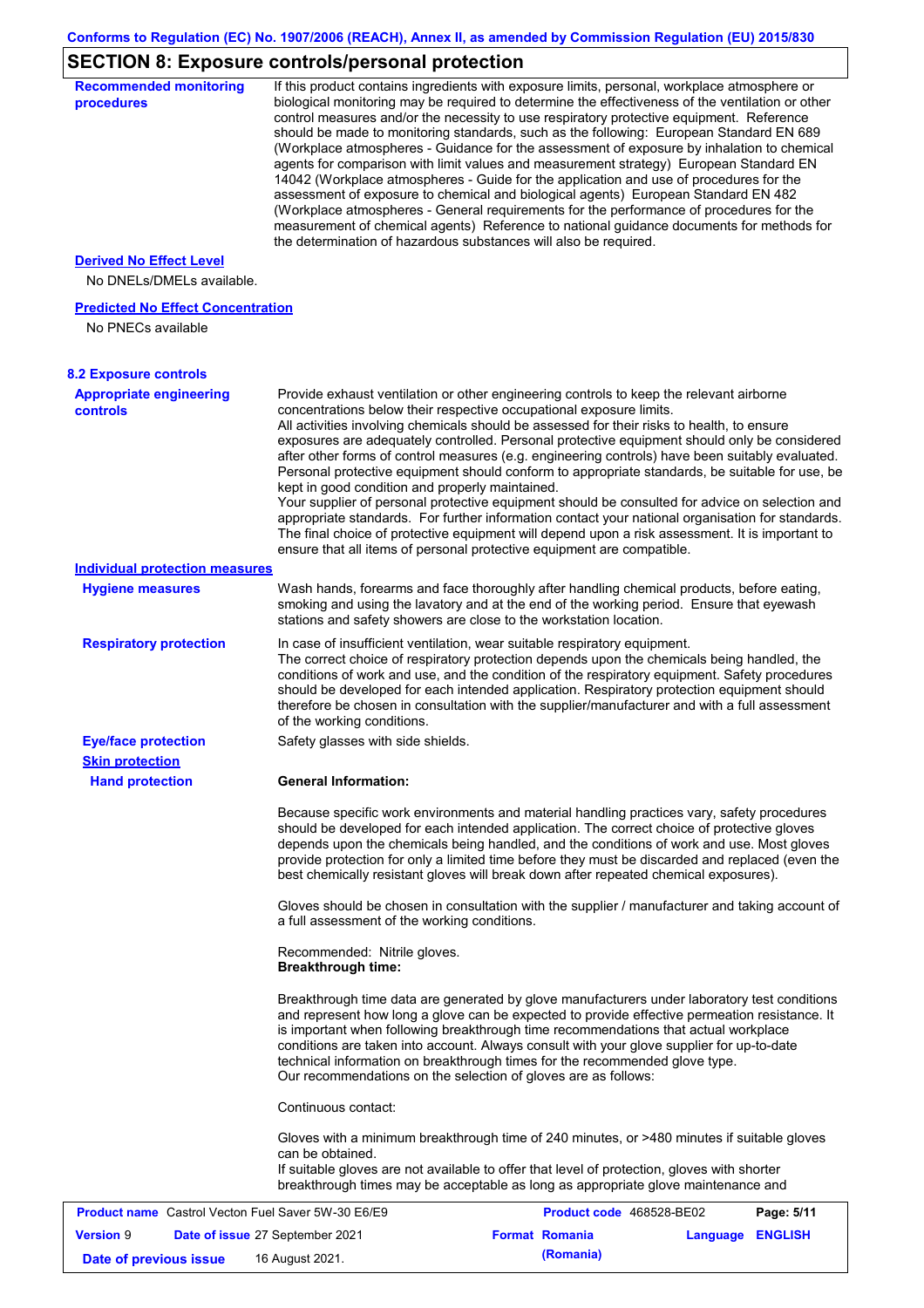# **SECTION 8: Exposure controls/personal protection**

replacement regimes are determined and adhered to.

Short-term / splash protection:

|                                                  | Recommended breakthrough times as above.<br>It is recognised that for short-term, transient exposures, gloves with shorter breakthrough times<br>may commonly be used. Therefore, appropriate maintenance and replacement regimes must<br>be determined and rigorously followed.                                                                                                                                                                                                                                                                                                                                                                                 |
|--------------------------------------------------|------------------------------------------------------------------------------------------------------------------------------------------------------------------------------------------------------------------------------------------------------------------------------------------------------------------------------------------------------------------------------------------------------------------------------------------------------------------------------------------------------------------------------------------------------------------------------------------------------------------------------------------------------------------|
|                                                  | <b>Glove Thickness:</b>                                                                                                                                                                                                                                                                                                                                                                                                                                                                                                                                                                                                                                          |
|                                                  | For general applications, we recommend gloves with a thickness typically greater than 0.35 mm.                                                                                                                                                                                                                                                                                                                                                                                                                                                                                                                                                                   |
|                                                  | It should be emphasised that glove thickness is not necessarily a good predictor of glove<br>resistance to a specific chemical, as the permeation efficiency of the glove will be dependent<br>on the exact composition of the glove material. Therefore, glove selection should also be based<br>on consideration of the task requirements and knowledge of breakthrough times.<br>Glove thickness may also vary depending on the glove manufacturer, the glove type and the<br>glove model. Therefore, the manufacturers' technical data should always be taken into account<br>to ensure selection of the most appropriate glove for the task.                |
|                                                  | Note: Depending on the activity being conducted, gloves of varying thickness may be required<br>for specific tasks. For example:                                                                                                                                                                                                                                                                                                                                                                                                                                                                                                                                 |
|                                                  | • Thinner gloves (down to 0.1 mm or less) may be required where a high degree of manual<br>dexterity is needed. However, these gloves are only likely to give short duration protection and<br>would normally be just for single use applications, then disposed of.                                                                                                                                                                                                                                                                                                                                                                                             |
|                                                  | • Thicker gloves (up to 3 mm or more) may be required where there is a mechanical (as well<br>as a chemical) risk i.e. where there is abrasion or puncture potential.                                                                                                                                                                                                                                                                                                                                                                                                                                                                                            |
| <b>Skin and body</b>                             | Use of protective clothing is good industrial practice.<br>Personal protective equipment for the body should be selected based on the task being<br>performed and the risks involved and should be approved by a specialist before handling this<br>product.<br>Cotton or polyester/cotton overalls will only provide protection against light superficial<br>contamination that will not soak through to the skin. Overalls should be laundered on a regular<br>basis. When the risk of skin exposure is high (e.g. when cleaning up spillages or if there is a<br>risk of splashing) then chemical resistant aprons and/or impervious chemical suits and boots |
| <b>Refer to standards:</b>                       | will be required.<br>Respiratory protection: EN 529<br>Gloves: EN 420, EN 374<br>Eye protection: EN 166<br>Filtering half-mask: EN 149<br>Filtering half-mask with valve: EN 405<br>Half-mask: EN 140 plus filter<br>Full-face mask: EN 136 plus filter<br>Particulate filters: EN 143<br>Gas/combined filters: EN 14387                                                                                                                                                                                                                                                                                                                                         |
| <b>Environmental exposure</b><br><b>controls</b> | Emissions from ventilation or work process equipment should be checked to ensure they<br>comply with the requirements of environmental protection legislation. In some cases, fume<br>scrubbers, filters or engineering modifications to the process equipment will be necessary to<br>reduce emissions to acceptable levels.                                                                                                                                                                                                                                                                                                                                    |
|                                                  | <b>SECTION 9: Physical and chemical properties</b>                                                                                                                                                                                                                                                                                                                                                                                                                                                                                                                                                                                                               |

| <b>Version 9</b><br>Date of issue 27 September 2021<br>Date of previous issue | 16 August 2021.  | <b>Format Romania</b><br>(Romania) | Language | <b>ENGLISH</b> |
|-------------------------------------------------------------------------------|------------------|------------------------------------|----------|----------------|
| <b>Product name</b> Castrol Vecton Fuel Saver 5W-30 E6/E9                     |                  | Product code 468528-BE02           |          | Page: 6/11     |
| <b>Pour point</b>                                                             | -48 $^{\circ}$ C |                                    |          |                |
| range                                                                         |                  |                                    |          |                |
| Initial boiling point and boiling                                             | Not available.   |                                    |          |                |
| <b>Melting point/freezing point</b>                                           | Not available.   |                                    |          |                |
| pH                                                                            | Not applicable.  |                                    |          |                |
| <b>Odour threshold</b>                                                        | Not available.   |                                    |          |                |
| <b>Odour</b>                                                                  | Not available.   |                                    |          |                |
| <b>Colour</b>                                                                 | Amber. [Light]   |                                    |          |                |
| <b>Physical state</b>                                                         | Liguid.          |                                    |          |                |
| <b>Appearance</b>                                                             |                  |                                    |          |                |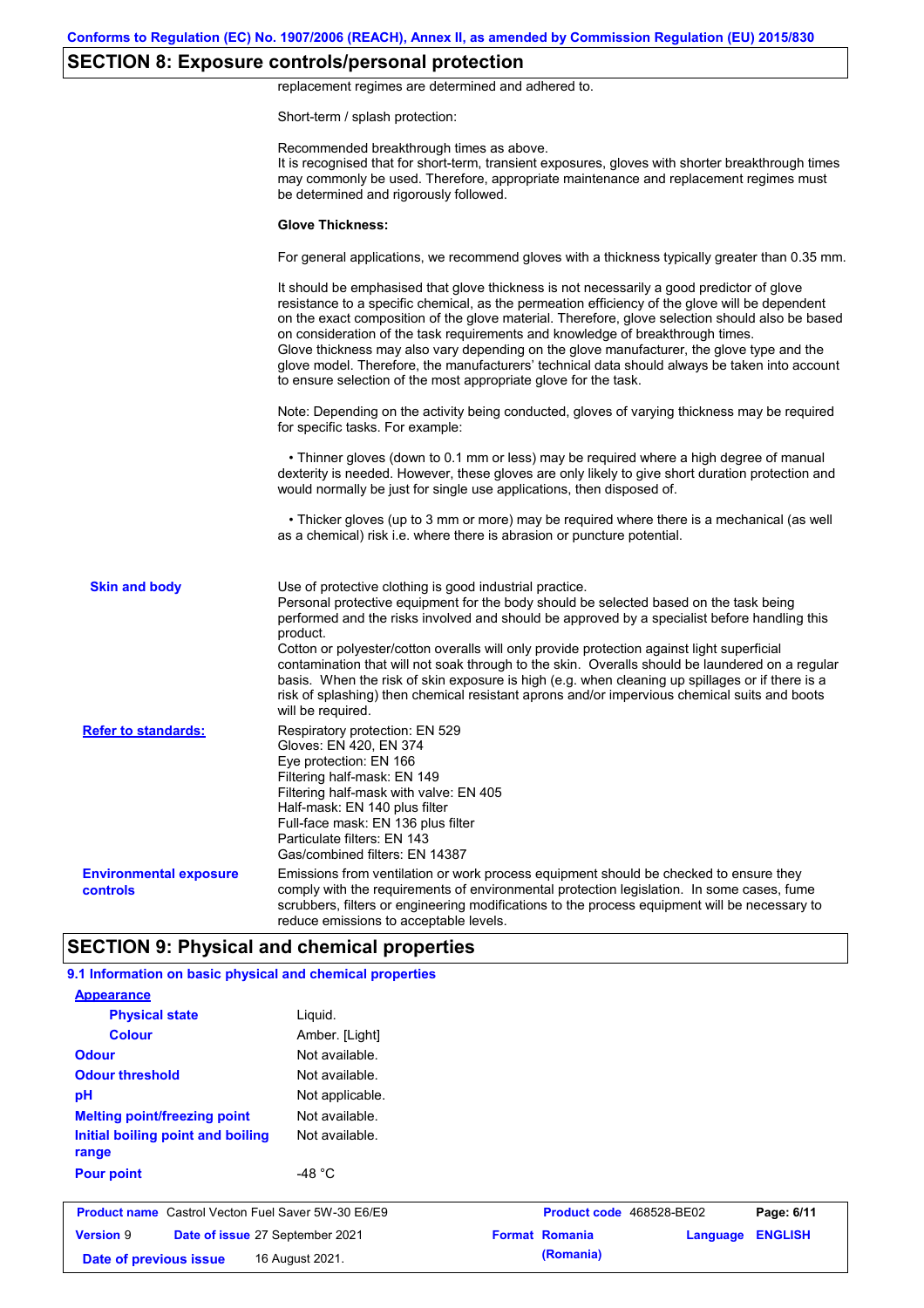# **SECTION 9: Physical and chemical properties**

| <b>Flash point</b>                                     | Closed cup: 199°C (390.2°F) [Pensky-Martens.]<br>Open cup: 228°C (442.4°F) [Cleveland.]                                                         |
|--------------------------------------------------------|-------------------------------------------------------------------------------------------------------------------------------------------------|
| <b>Evaporation rate</b>                                | Not available.                                                                                                                                  |
| <b>Flammability (solid, gas)</b>                       | Not available.                                                                                                                                  |
| <b>Upper/lower flammability or</b><br>explosive limits | Not available.                                                                                                                                  |
| <b>Vapour pressure</b>                                 | Not available.                                                                                                                                  |
| <b>Vapour density</b>                                  | Not available.                                                                                                                                  |
| <b>Relative density</b>                                | Not available.                                                                                                                                  |
| <b>Density</b>                                         | <1000 kg/m <sup>3</sup> (<1 g/cm <sup>3</sup> ) at 15 <sup>°</sup> C                                                                            |
| <b>Solubility(ies)</b>                                 | insoluble in water.                                                                                                                             |
| <b>Partition coefficient: n-octanol/</b><br>water      | Not available.                                                                                                                                  |
| <b>Auto-ignition temperature</b>                       | Not available.                                                                                                                                  |
| <b>Decomposition temperature</b>                       | Not available.                                                                                                                                  |
| <b>Viscosity</b>                                       | Kinematic: 69.47 mm <sup>2</sup> /s (69.47 cSt) at 40 $^{\circ}$ C<br>Kinematic: 11.5 to 12.29 mm <sup>2</sup> /s (11.5 to 12.29 cSt) at 100 °C |
| <b>Explosive properties</b>                            | Not available.                                                                                                                                  |
| <b>Oxidising properties</b>                            | Not available.                                                                                                                                  |

#### **9.2 Other information**

No additional information.

| <b>SECTION 10: Stability and reactivity</b>       |                                                                                                                                                                         |  |  |
|---------------------------------------------------|-------------------------------------------------------------------------------------------------------------------------------------------------------------------------|--|--|
| <b>10.1 Reactivity</b>                            | No specific test data available for this product. Refer to Conditions to avoid and Incompatible<br>materials for additional information.                                |  |  |
| <b>10.2 Chemical stability</b>                    | The product is stable.                                                                                                                                                  |  |  |
| <b>10.3 Possibility of</b><br>hazardous reactions | Under normal conditions of storage and use, hazardous reactions will not occur.<br>Under normal conditions of storage and use, hazardous polymerisation will not occur. |  |  |
| <b>10.4 Conditions to avoid</b>                   | Avoid all possible sources of ignition (spark or flame).                                                                                                                |  |  |
| 10.5 Incompatible materials                       | Reactive or incompatible with the following materials: oxidising materials.                                                                                             |  |  |
| <b>10.6 Hazardous</b><br>decomposition products   | Under normal conditions of storage and use, hazardous decomposition products should not be<br>produced.                                                                 |  |  |

# **SECTION 11: Toxicological information**

| 11.1 Information on toxicological effects                 |                                                                                                     |                                                   |                          |          |                |
|-----------------------------------------------------------|-----------------------------------------------------------------------------------------------------|---------------------------------------------------|--------------------------|----------|----------------|
| <b>Acute toxicity estimates</b>                           |                                                                                                     |                                                   |                          |          |                |
| Not available.                                            |                                                                                                     |                                                   |                          |          |                |
| <b>Information on likely</b><br>routes of exposure        | Routes of entry anticipated: Dermal, Inhalation.                                                    |                                                   |                          |          |                |
| <b>Potential acute health effects</b>                     |                                                                                                     |                                                   |                          |          |                |
| <b>Inhalation</b>                                         | Vapour inhalation under ambient conditions is not normally a problem due to low vapour<br>pressure. |                                                   |                          |          |                |
| <b>Ingestion</b>                                          |                                                                                                     | No known significant effects or critical hazards. |                          |          |                |
| <b>Skin contact</b>                                       | Defatting to the skin. May cause skin dryness and irritation.                                       |                                                   |                          |          |                |
| <b>Eye contact</b>                                        | No known significant effects or critical hazards.                                                   |                                                   |                          |          |                |
|                                                           | Symptoms related to the physical, chemical and toxicological characteristics                        |                                                   |                          |          |                |
| <b>Inhalation</b>                                         | No specific data.                                                                                   |                                                   |                          |          |                |
| <b>Ingestion</b>                                          | No specific data.                                                                                   |                                                   |                          |          |                |
| <b>Skin contact</b>                                       | Adverse symptoms may include the following:<br>irritation<br>dryness<br>cracking                    |                                                   |                          |          |                |
| <b>Product name</b> Castrol Vecton Fuel Saver 5W-30 E6/E9 |                                                                                                     |                                                   | Product code 468528-BE02 |          | Page: 7/11     |
| <b>Version 9</b>                                          | Date of issue 27 September 2021                                                                     |                                                   | <b>Format Romania</b>    | Language | <b>ENGLISH</b> |
| Date of previous issue                                    | 16 August 2021.                                                                                     |                                                   | (Romania)                |          |                |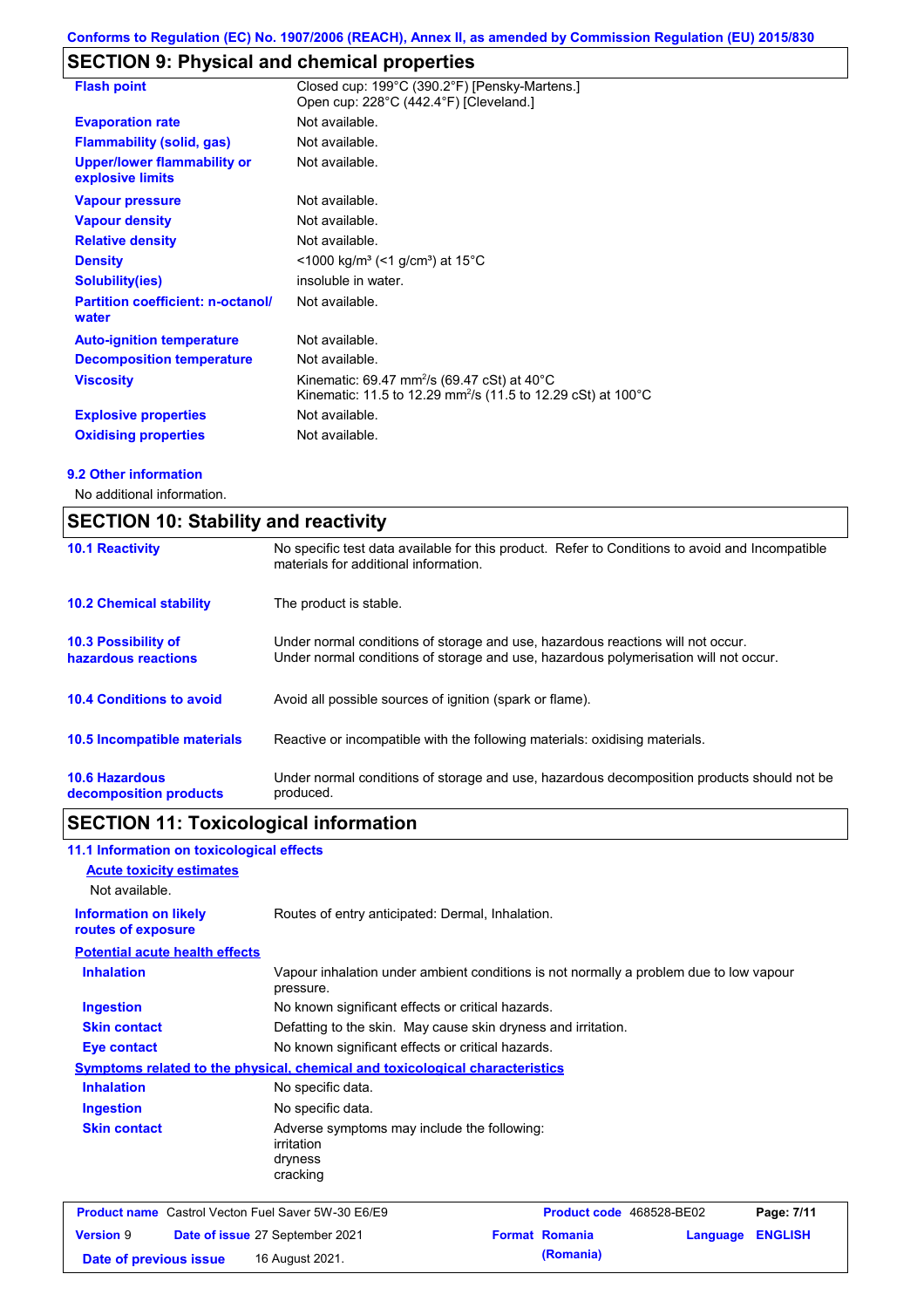## **SECTION 11: Toxicological information**

| <b>Eye contact</b>                      | No specific data.                                                                                                                                                                                                                                                                                                                                                                                        |
|-----------------------------------------|----------------------------------------------------------------------------------------------------------------------------------------------------------------------------------------------------------------------------------------------------------------------------------------------------------------------------------------------------------------------------------------------------------|
|                                         | Delayed and immediate effects as well as chronic effects from short and long-term exposure                                                                                                                                                                                                                                                                                                               |
| <b>Inhalation</b>                       | Overexposure to the inhalation of airborne droplets or aerosols may cause irritation of the<br>respiratory tract.                                                                                                                                                                                                                                                                                        |
| <b>Ingestion</b>                        | Ingestion of large quantities may cause nausea and diarrhoea.                                                                                                                                                                                                                                                                                                                                            |
| <b>Skin contact</b>                     | Prolonged or repeated contact can defat the skin and lead to irritation and/or dermatitis.                                                                                                                                                                                                                                                                                                               |
| Eye contact                             | Potential risk of transient stinging or redness if accidental eye contact occurs.                                                                                                                                                                                                                                                                                                                        |
| <b>Potential chronic health effects</b> |                                                                                                                                                                                                                                                                                                                                                                                                          |
| <b>General</b>                          | USED ENGINE OILS<br>Combustion products resulting from the operation of internal combustion engines contaminate<br>engine oils during use. Used engine oil may contain hazardous components which have the<br>potential to cause skin cancer. Frequent or prolonged contact with all types and makes of used<br>engine oil must therefore be avoided and a high standard of personal hygiene maintained. |
| <b>Carcinogenicity</b>                  | No known significant effects or critical hazards.                                                                                                                                                                                                                                                                                                                                                        |
| <b>Mutagenicity</b>                     | No known significant effects or critical hazards.                                                                                                                                                                                                                                                                                                                                                        |
| <b>Developmental effects</b>            | No known significant effects or critical hazards.                                                                                                                                                                                                                                                                                                                                                        |
| <b>Fertility effects</b>                | No known significant effects or critical hazards.                                                                                                                                                                                                                                                                                                                                                        |

## **SECTION 12: Ecological information**

#### **12.1 Toxicity**

| <b>Environmental hazards</b> | Not classified as dangerous |
|------------------------------|-----------------------------|
|------------------------------|-----------------------------|

#### **12.2 Persistence and degradability**

Partially biodegradable.

#### **12.3 Bioaccumulative potential**

This product is not expected to bioaccumulate through food chains in the environment.

| <b>12.4 Mobility in soil</b>                                  |                                                                      |
|---------------------------------------------------------------|----------------------------------------------------------------------|
| <b>Soil/water partition</b><br>coefficient (K <sub>oc</sub> ) | Not available.                                                       |
| <b>Mobility</b>                                               | Spillages may penetrate the soil causing ground water contamination. |

#### **12.5 Results of PBT and vPvB assessment**

Product does not meet the criteria for PBT or vPvB according to Regulation (EC) No. 1907/2006, Annex XIII.

#### **12.6 Other adverse effects**

**Other ecological information**

Spills may form a film on water surfaces causing physical damage to organisms. Oxygen transfer could also be impaired.

### **SECTION 13: Disposal considerations**

### **13.1 Waste treatment methods**

**Methods of disposal**

**Product**

**Hazardous waste** Yes. Where possible, arrange for product to be recycled. Dispose of via an authorised person/ licensed waste disposal contractor in accordance with local regulations.

#### **European waste catalogue (EWC)**

| <b>Waste code</b> | <b>Waste designation</b>                |
|-------------------|-----------------------------------------|
| 13 02 08*         | other engine, gear and lubricating oils |

However, deviation from the intended use and/or the presence of any potential contaminants may require an alternative waste disposal code to be assigned by the end user.

#### **Packaging**

| <b>Methods of disposal</b> | Where possible, arrange for product to be recycled. Dispose of via an authorised person/<br>licensed waste disposal contractor in accordance with local regulations.                                                                    |
|----------------------------|-----------------------------------------------------------------------------------------------------------------------------------------------------------------------------------------------------------------------------------------|
| <b>Special precautions</b> | This material and its container must be disposed of in a safe way. Empty containers or liners<br>may retain some product residues. Avoid dispersal of spilt material and runoff and contact with<br>soil, waterways, drains and sewers. |

| <b>Product name</b> Castrol Vecton Fuel Saver 5W-30 E6/E9 |  |                                 | Product code 468528-BE02 | Page: 8/11            |                         |  |
|-----------------------------------------------------------|--|---------------------------------|--------------------------|-----------------------|-------------------------|--|
| <b>Version 9</b>                                          |  | Date of issue 27 September 2021 |                          | <b>Format Romania</b> | <b>Language ENGLISH</b> |  |
| Date of previous issue                                    |  | 16 August 2021.                 |                          | (Romania)             |                         |  |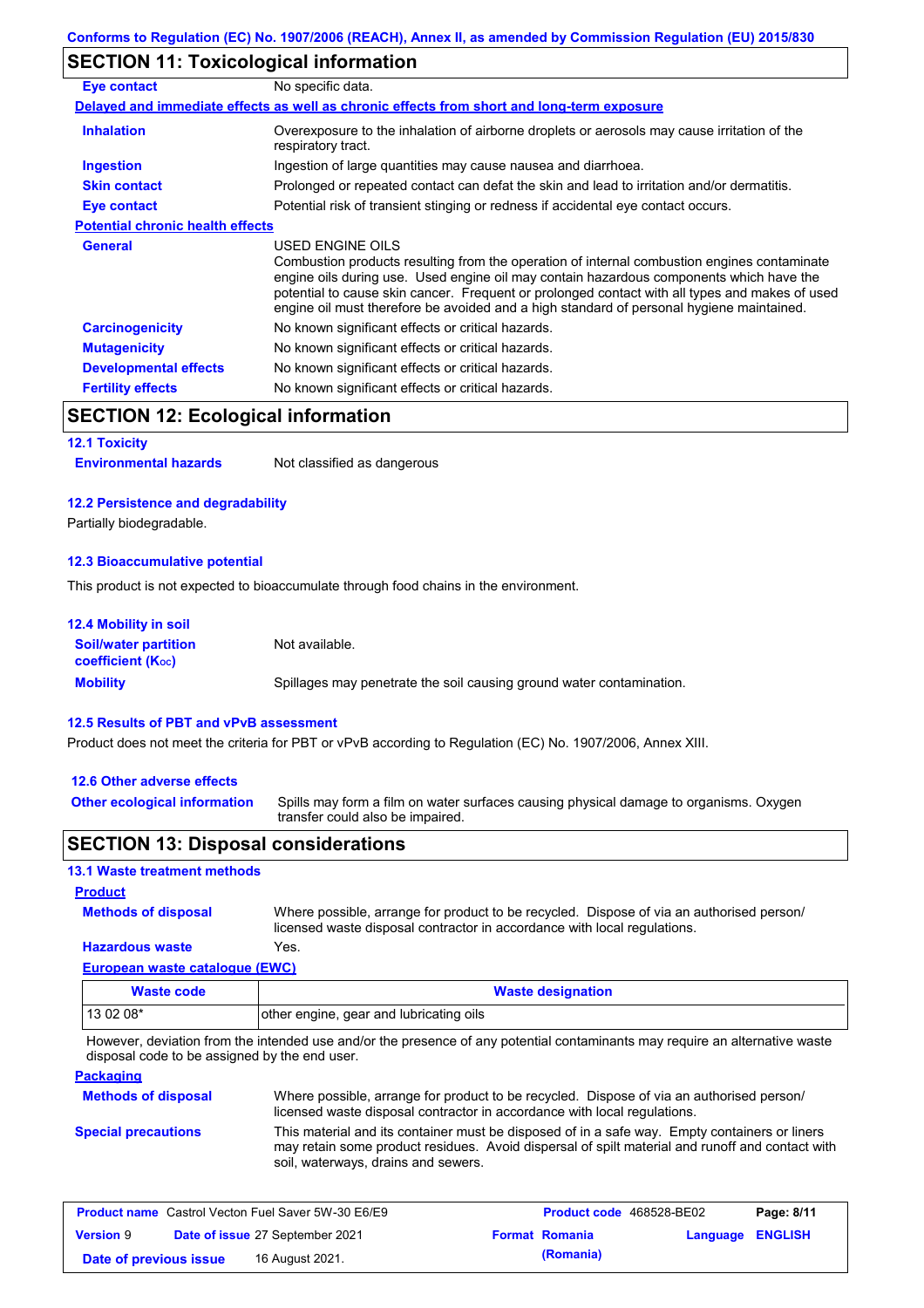# **SECTION 13: Disposal considerations**

**References** Commission 2014/955/EU Directive 2008/98/EC

## **SECTION 14: Transport information**

|                                           | <b>ADR/RID</b> | <b>ADN</b>     | <b>IMDG</b>    | <b>IATA</b>    |
|-------------------------------------------|----------------|----------------|----------------|----------------|
| 14.1 UN number                            | Not regulated. | Not regulated. | Not regulated. | Not regulated. |
| 14.2 UN proper<br>shipping name           |                |                |                |                |
| <b>14.3 Transport</b><br>hazard class(es) |                |                | $\overline{a}$ |                |
| 14.4 Packing<br>group                     |                |                | -              |                |
| 14.5<br><b>Environmental</b><br>hazards   | No.            | No.            | No.            | No.            |
| <b>Additional</b><br>information          |                |                |                |                |

**14.6 Special precautions for user** Not available.

| <b>14.7 Transport in bulk</b> | Not available. |
|-------------------------------|----------------|
| according to IMO              |                |
| instruments                   |                |

## **SECTION 15: Regulatory information**

#### **15.1 Safety, health and environmental regulations/legislation specific for the substance or mixture**

#### **EU Regulation (EC) No. 1907/2006 (REACH)**

**Annex XIV - List of substances subject to authorisation Substances of very high concern** None of the components are listed. None of the components are listed. **Annex XIV**

## **EU Regulation (EC) No. 1907/2006 (REACH)**

| <b>Annex XVII - Restrictions</b><br>on the manufacture,<br>placing on the market<br>and use of certain<br>dangerous substances,<br>mixtures and articles | Not applicable.                                                                                                                |
|----------------------------------------------------------------------------------------------------------------------------------------------------------|--------------------------------------------------------------------------------------------------------------------------------|
| <b>Other regulations</b>                                                                                                                                 |                                                                                                                                |
| <b>REACH Status</b>                                                                                                                                      | The company, as identified in Section 1, sells this product in the EU in compliance with the<br>current requirements of REACH. |
| <b>United States inventory</b><br>(TSCA 8b)                                                                                                              | All components are active or exempted.                                                                                         |
| <b>Australia inventory (AICS)</b>                                                                                                                        | All components are listed or exempted.                                                                                         |
| <b>Canada inventory</b>                                                                                                                                  | All components are listed or exempted.                                                                                         |
| <b>China inventory (IECSC)</b>                                                                                                                           | At least one component is not listed.                                                                                          |
| <b>Japan inventory (ENCS)</b>                                                                                                                            | All components are listed or exempted.                                                                                         |
| <b>Korea inventory (KECI)</b>                                                                                                                            | All components are listed or exempted.                                                                                         |
| <b>Philippines inventory</b><br>(PICCS)                                                                                                                  | All components are listed or exempted.                                                                                         |
| <b>Taiwan Chemical</b><br><b>Substances Inventory</b><br>(TCSI)                                                                                          | All components are listed or exempted.                                                                                         |

| <b>Product name</b> Castrol Vecton Fuel Saver 5W-30 E6/E9 |  |                                 | <b>Product code</b> 468528-BE02 |                       | Page: 9/11       |  |
|-----------------------------------------------------------|--|---------------------------------|---------------------------------|-----------------------|------------------|--|
| <b>Version 9</b>                                          |  | Date of issue 27 September 2021 |                                 | <b>Format Romania</b> | Language ENGLISH |  |
| Date of previous issue                                    |  | 16 August 2021.                 |                                 | (Romania)             |                  |  |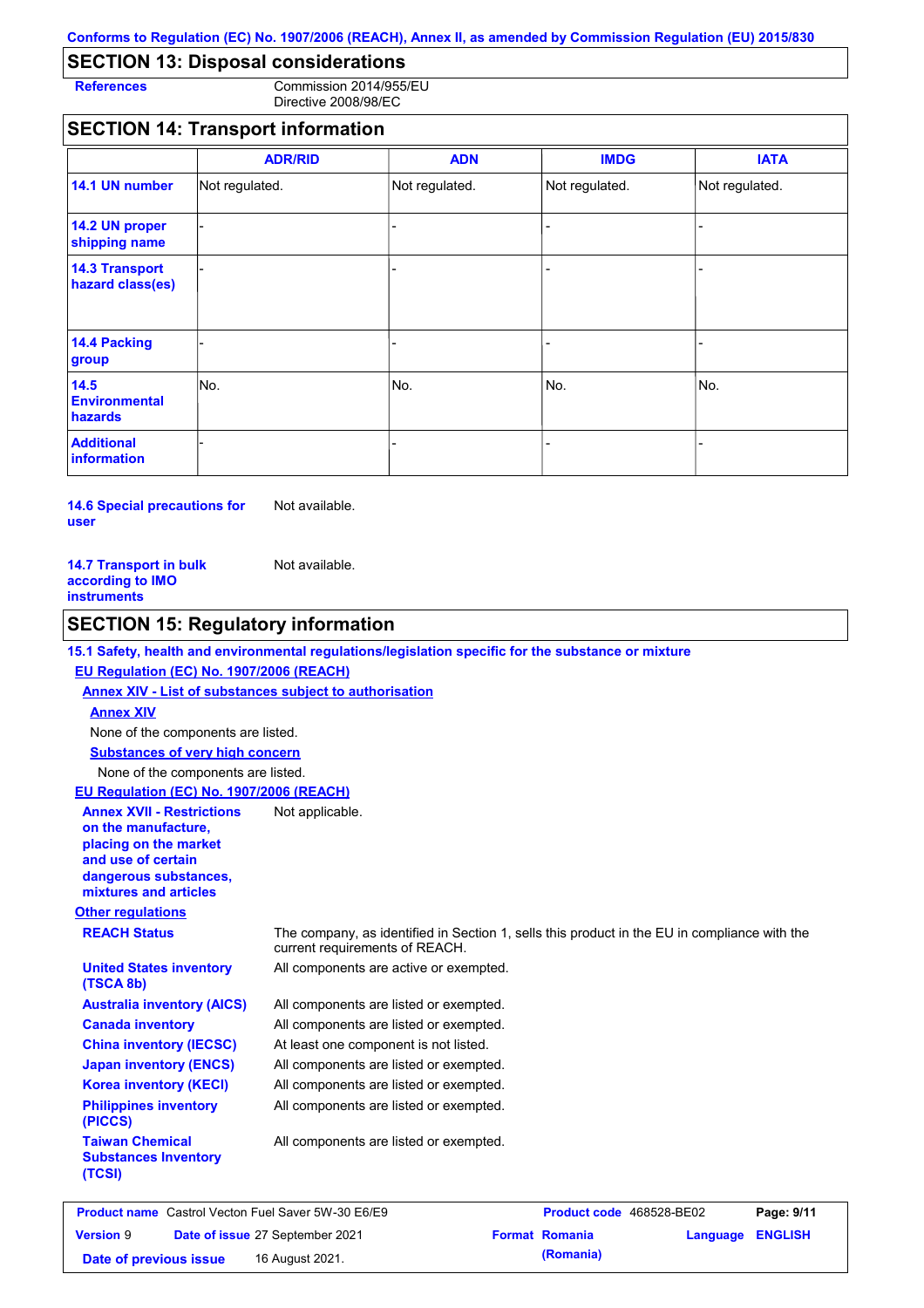# **SECTION 15: Regulatory information**

**Ozone depleting substances (1005/2009/EU)** Not listed.

#### **Prior Informed Consent (PIC) (649/2012/EU)**

Not listed.

### **EU - Water framework directive - Priority substances**

None of the components are listed.

### **Seveso Directive**

This product is not controlled under the Seveso Directive.

| <b>15.2 Chemical safety</b> | A Chemical Safety Assessment has been carried out for one or more of the substances within  |
|-----------------------------|---------------------------------------------------------------------------------------------|
| assessment                  | this mixture. A Chemical Safety Assessment has not been carried out for the mixture itself. |

## **SECTION 16: Other information**

| <b>Abbreviations and acronyms</b> | ADN = European Provisions concerning the International Carriage of Dangerous Goods by<br>Inland Waterway                                                           |
|-----------------------------------|--------------------------------------------------------------------------------------------------------------------------------------------------------------------|
|                                   | ADR = The European Agreement concerning the International Carriage of Dangerous Goods by                                                                           |
|                                   | Road                                                                                                                                                               |
|                                   | ATE = Acute Toxicity Estimate                                                                                                                                      |
|                                   | <b>BCF</b> = Bioconcentration Factor                                                                                                                               |
|                                   | CAS = Chemical Abstracts Service                                                                                                                                   |
|                                   | CLP = Classification, Labelling and Packaging Regulation [Regulation (EC) No. 1272/2008]                                                                           |
|                                   | CSA = Chemical Safety Assessment                                                                                                                                   |
|                                   | CSR = Chemical Safety Report                                                                                                                                       |
|                                   | <b>DMEL = Derived Minimal Effect Level</b>                                                                                                                         |
|                                   | DNEL = Derived No Effect Level<br>EINECS = European Inventory of Existing Commercial chemical Substances                                                           |
|                                   | ES = Exposure Scenario                                                                                                                                             |
|                                   | EUH statement = CLP-specific Hazard statement                                                                                                                      |
|                                   | EWC = European Waste Catalogue                                                                                                                                     |
|                                   | GHS = Globally Harmonized System of Classification and Labelling of Chemicals                                                                                      |
|                                   | IATA = International Air Transport Association                                                                                                                     |
|                                   | IBC = Intermediate Bulk Container                                                                                                                                  |
|                                   | IMDG = International Maritime Dangerous Goods                                                                                                                      |
|                                   | LogPow = logarithm of the octanol/water partition coefficient                                                                                                      |
|                                   | MARPOL = International Convention for the Prevention of Pollution From Ships, 1973 as                                                                              |
|                                   | modified by the Protocol of 1978. ("Marpol" = marine pollution)                                                                                                    |
|                                   | OECD = Organisation for Economic Co-operation and Development<br>PBT = Persistent, Bioaccumulative and Toxic                                                       |
|                                   | PNEC = Predicted No Effect Concentration                                                                                                                           |
|                                   | REACH = Registration, Evaluation, Authorisation and Restriction of Chemicals Regulation                                                                            |
|                                   | [Regulation (EC) No. 1907/2006]                                                                                                                                    |
|                                   | RID = The Regulations concerning the International Carriage of Dangerous Goods by Rail                                                                             |
|                                   | RRN = REACH Registration Number                                                                                                                                    |
|                                   | SADT = Self-Accelerating Decomposition Temperature                                                                                                                 |
|                                   | SVHC = Substances of Very High Concern                                                                                                                             |
|                                   | STOT-RE = Specific Target Organ Toxicity - Repeated Exposure                                                                                                       |
|                                   | STOT-SE = Specific Target Organ Toxicity - Single Exposure                                                                                                         |
|                                   | TWA = Time weighted average<br>$UN = United Nations$                                                                                                               |
|                                   | UVCB = Complex hydrocarbon substance                                                                                                                               |
|                                   | VOC = Volatile Organic Compound                                                                                                                                    |
|                                   | vPvB = Very Persistent and Very Bioaccumulative                                                                                                                    |
|                                   | Varies = may contain one or more of the following $64741-88-4$ / RRN 01-2119488706-23,                                                                             |
|                                   | 64741-89-5 / RRN 01-2119487067-30, 64741-95-3 / RRN 01-2119487081-40, 64741-96-4/ RRN                                                                              |
|                                   | 01-2119483621-38, 64742-01-4 / RRN 01-2119488707-21, 64742-44-5 / RRN                                                                                              |
|                                   | 01-2119985177-24, 64742-45-6, 64742-52-5 / RRN 01-2119467170-45, 64742-53-6 / RRN                                                                                  |
|                                   | 01-2119480375-34, 64742-54-7 / RRN 01-2119484627-25, 64742-55-8 / RRN                                                                                              |
|                                   | 01-2119487077-29, 64742-56-9 / RRN 01-2119480132-48, 64742-57-0 / RRN                                                                                              |
|                                   | 01-2119489287-22, 64742-58-1, 64742-62-7 / RRN 01-2119480472-38, 64742-63-8,<br>64742-65-0 / RRN 01-2119471299-27, 64742-70-7 / RRN 01-2119487080-42, 72623-85-9 / |
|                                   | RRN 01-2119555262-43, 72623-86-0 / RRN 01-2119474878-16, 72623-87-1 / RRN                                                                                          |
|                                   | 01-2119474889-13                                                                                                                                                   |
|                                   |                                                                                                                                                                    |

**Procedure used to derive the classification according to Regulation (EC) No. 1272/2008 [CLP/GHS]**

| <b>Product name</b> Castrol Vecton Fuel Saver 5W-30 E6/E9 |  |                                        | <b>Product code</b> 468528-BE02 |                         | Page: 10/11 |
|-----------------------------------------------------------|--|----------------------------------------|---------------------------------|-------------------------|-------------|
| <b>Version 9</b>                                          |  | <b>Date of issue 27 September 2021</b> | <b>Format Romania</b>           | <b>Language ENGLISH</b> |             |
| Date of previous issue                                    |  | 16 August 2021.                        | (Romania)                       |                         |             |